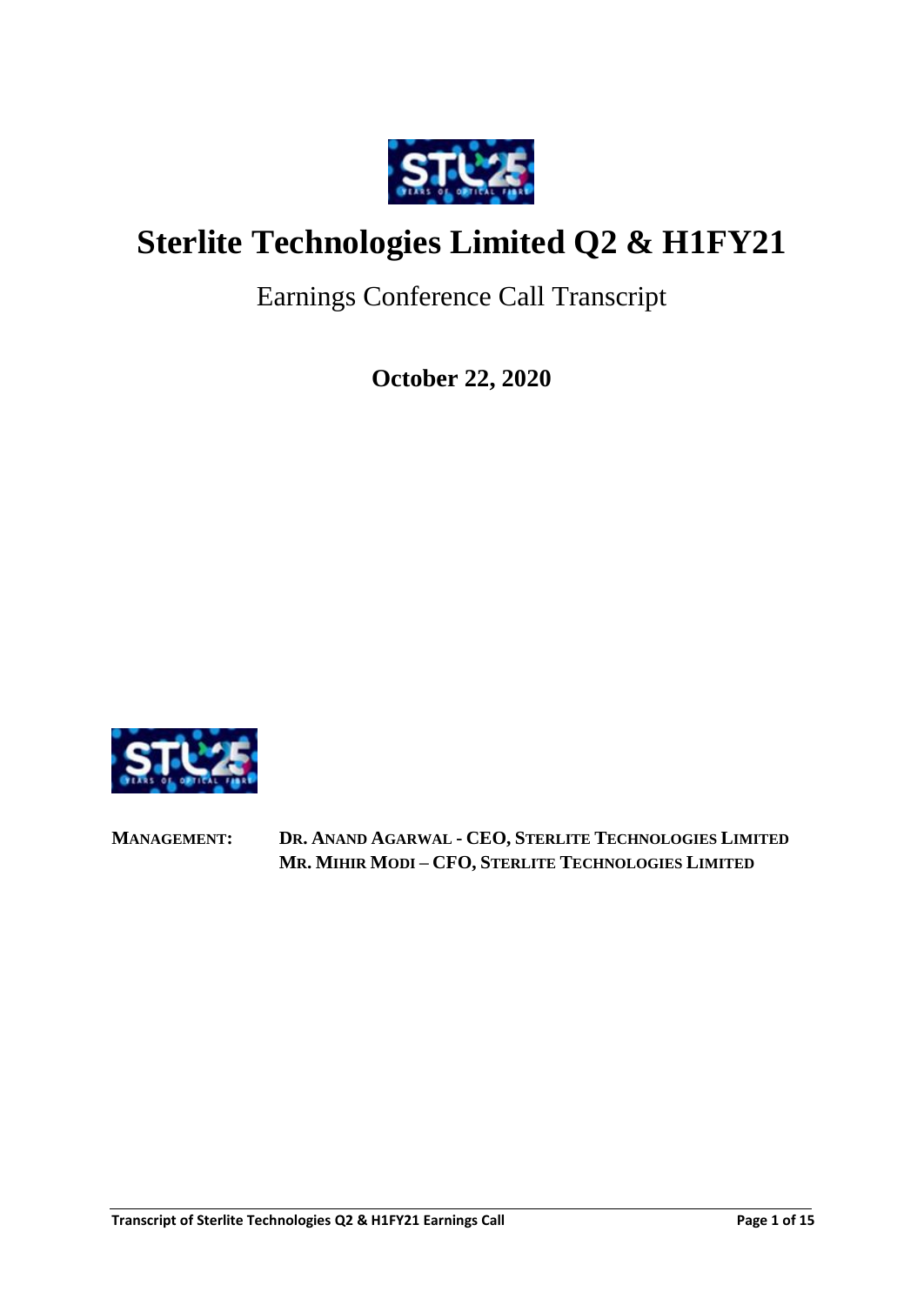

- **Pankaj Dhawan:** Ladies and gentlemen, good day and welcome to the STL Q2FY21 earnings conference call. I am Pankaj Dhawan – Head of Investor Relations at STL. To take us through the Q2FY21 results and to answer your questions, we have Dr. Anand Agarwal – CEO, STL and Mr. Mihir Modi – CFO, STL with us. All participant lines are in the listenonly mode as of now. There will be an opportunity for you to ask questions after the presentation concludes. Please note that this call is being recorded. You can also download a copy of the presentation from our website at STL.Tech. Before we proceed with this call, I would like to add that some elements of today's presentation may be forward-looking in nature and must be viewed in relation to the risks pertaining to the business. The safe harbour clause indicated in the presentation also applies to this conference call. For opening remarks, I now hand over the call to Dr. Anand Agarwal. Over-to-you, sir.
- **Anand Agarwal:** Thank you, Pankaj. Good day everyone and thank you for joining us for our Q2 & H1FY21 earnings conference call.

## **Slide 5:**

At STLescope, our investor conference that we had in July this year, we had shared our belief that an unprecedented decade of digital network creation has started. We talked about 4 key points.

The first one is that, we see an unprecedented growth happening in digital networks. Data usage continues to grow. The global IP traffic has grown 7 times in the last 8 years and is expected to grow at a faster rate as we move forward.

The second point that we had talked about was that there is a high degree of urgency to build these digital networks and the year 2020 has triggered a race in these digital infrastructure investments. Telecom Operators, Cloud companies, Governments as well as Private equity investors, across most of the geographies are investing in creating this new digital infrastructure.

The third point that we had highlighted during that meet was the fact that these networks need to reach everyone at scale as well as quality. In terms of reach, these networks need to reach millions of new users, and connect every home and enterprise. And in terms of scale, these networks need to have more digital lanes to handle 4x to 5x internet traffic. And this has to be achieved with high capacity optical fibres with next generation of wireless networks. In terms of quality, the network has to have much superior speed and much faster response time. This is being done by virtualizing the networks using software over the cloud.

And the fourth and the last point we had talked about was the fact that these networks will be built in a very different way than any of the past digital networks. These networks will be built with large capacity at the edge, which is close to the customers. And these will be converged networks with seamless, wired and wireless combination. These networks would be a combination of connectivity, compute as well as storage. And lastly, these networks will be scalable and agile, which means that they will have disaggregated hardware and software.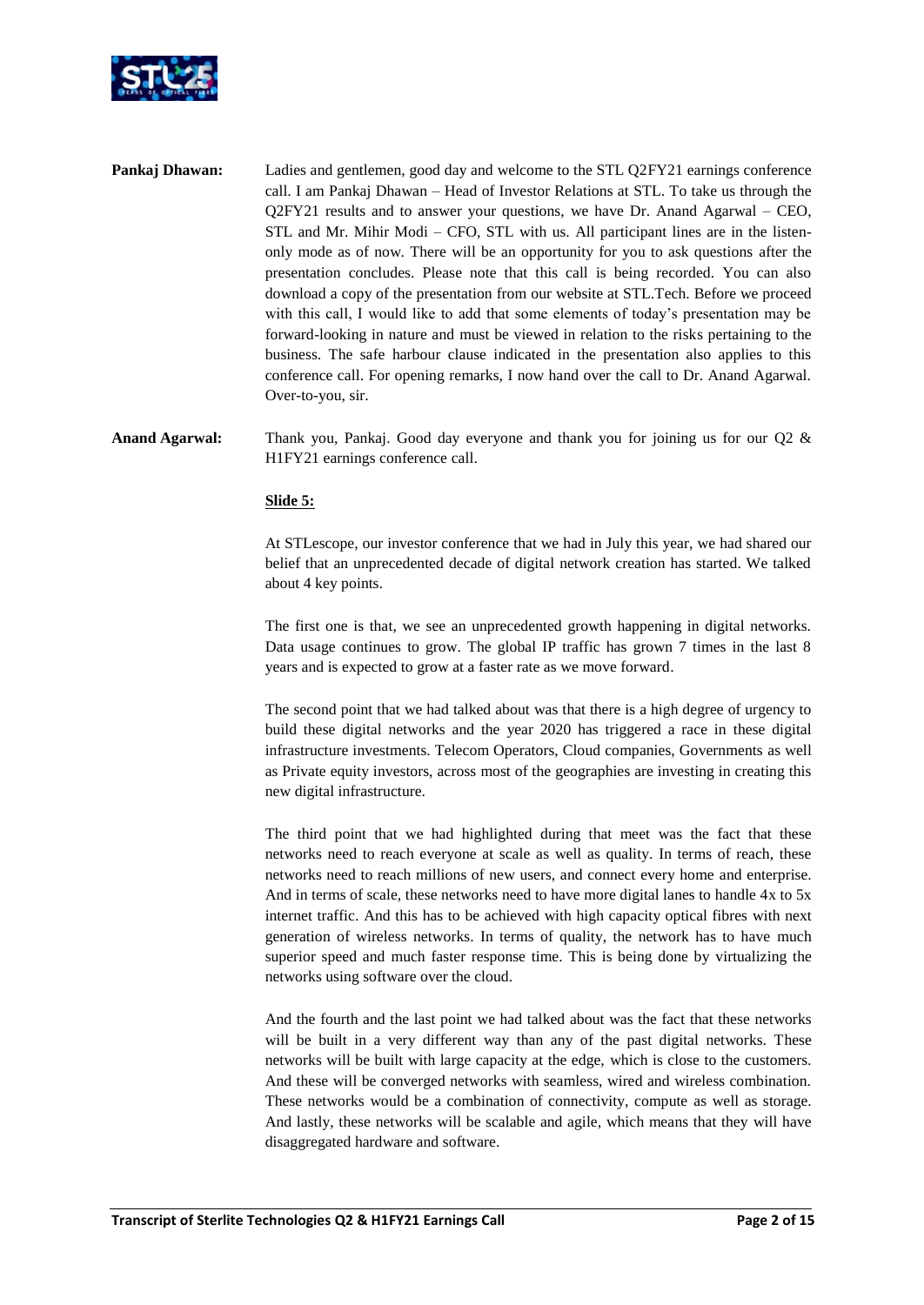

So clearly, we are seeing that a decade long network creation cycle has been started now and it has been largely accelerated by the pandemic since the beginning of this year.

## **Slide 6:**

This new generation digital network that we talked about, requires an integrator who possesses the capabilities to integrate all these new technologies that we speak of. And we at STL, have been building our capabilities in a very systematic fashion towards this objective over the last several years.

We have been pioneers in optical connectivity for the last 25 years. Over the last 5 years, we have also built in capabilities in wireless, software and cloud with investments in Elitecore, ASOCS Israel as well as IDS, UK combined with ecosystem alliances. And with over 10 years of experience in our large-scale system integration, we are ready to integrate converged digital networks.

#### **Slide 7:**

And our future roadmap is built on these 5 strategic pillars.

The first one is the pillar is Technology led end-to-end solutions, where our capability in providing end-to-end solutions is also matching the shift in customer requirements and is also helping us increase our total addressable market.

The second pillar is our key focus on our key account management, which helps us gain a higher wallet share from our key customers. We are focusing on increasing the overall opportunity funnel and win-ratio in the top 20 key accounts across the globe.

The third focus area is large scale complex integration of these converged wireline wireless networks and connectivity compute networks to deliver a lower total cost of ownership as well as faster time to market for our customers.

The fourth pillar is a very strong ecosystem alliances and investments to increase the total addressable capex.

And the fifth pillar is clearly in terms of building top talent and culture towards driving and creating our own knowledge base and delivering superior returns to our shareholders and community.

#### **Slide 8:**

We shall now talk about what steps we are taking to convert vision to reality.

#### **Slide 9:**

On the technology front, the first pillar, the technology led end-to-end solutions, we are strengthening 'opticonn', which is our optical connectivity solution. This solution includes optical fibre, the stellar fibre as well as cables as well as optical interconnect combined with the total end-to-end solution designed to work as a suite for our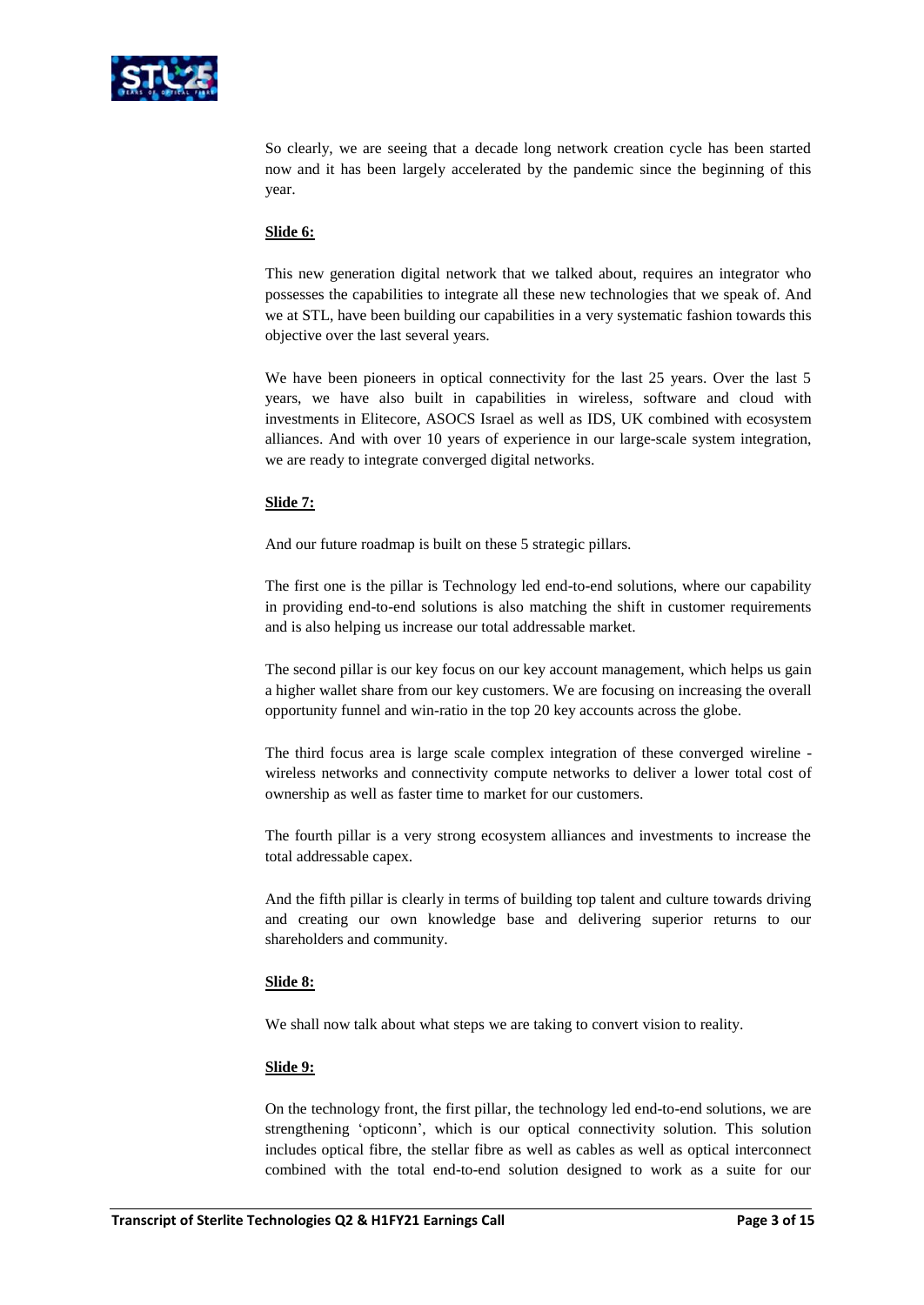

customers. There are multiple opticonn solution sets based on the requirements of our customers – from backhaul to towers, homes, data centers as well as enterprise connectivity.

These solutions enable our customers to save costs by eliminating the need of skilled manpower in field; also saves time with field ready plug and play solutions and achieves a very high quality and reliability of network infrastructure.

# **Slide 10:**

In terms of key account management, we are starting to gain higher wallet share from our customers and that is evident in our partnership with Airtel. We have been entrusted to build a modern optical network across 10 circles in the country covering the length and breadth in India. This order is a validation of our Lead 360 solution, which enables faster launch, enhanced network quality and multiple efficiencies. We have signed a multi-year LOI and the current orders in hand are over Rs. 700 crore.

# **Slide 11:**

The third focus area, which is on large-scale complex integration, despite the ongoing pandemic, we have been able to increase our execution pace in this quarter. And the status of our key projects at the end of Q2 FY21 are as follows:

- 1) Project Varun which is the Indian Navy Project is almost 83% completed.
- 2) In Maharashtra, we have 2 projects, MahaNet A and B. The A is almost close to completion while the B one has just started.
- 3) Again the Telangana, we have 2 projects, both are simultaneously started between 8% - 14%,
- 4) In terms of FTTH, we are rolling out for one of India's largest telcos, we are at 2% complete,
- 5) And the Fibre roll out for a large Indian telco, we are close to 5% complete.

# **Slide 12:**

In terms of ecosystem alliance and investments, in the last 3 years, we have been developing our capabilities in the areas of software, wireless, cloud and access by investing & building an ecosystem of alliances.

Our current portfolio consists of wireless radio units as well as open and virtualized distribution and central units and we are working on RAN intelligent controller, network orchestrator and programmable FTTx.

While we are working with our ecosystem partners, which is ASOCS in Israel & IIT in Chennai, we are also developing complimentary software capability in-house by assembling a world class software team.

Currently, our solutions are at various stages of product development as well as proofof-concept testing stage with various customers. And every single quarter, we increase our investment in capability building in terms of creating a large organic team within the Company.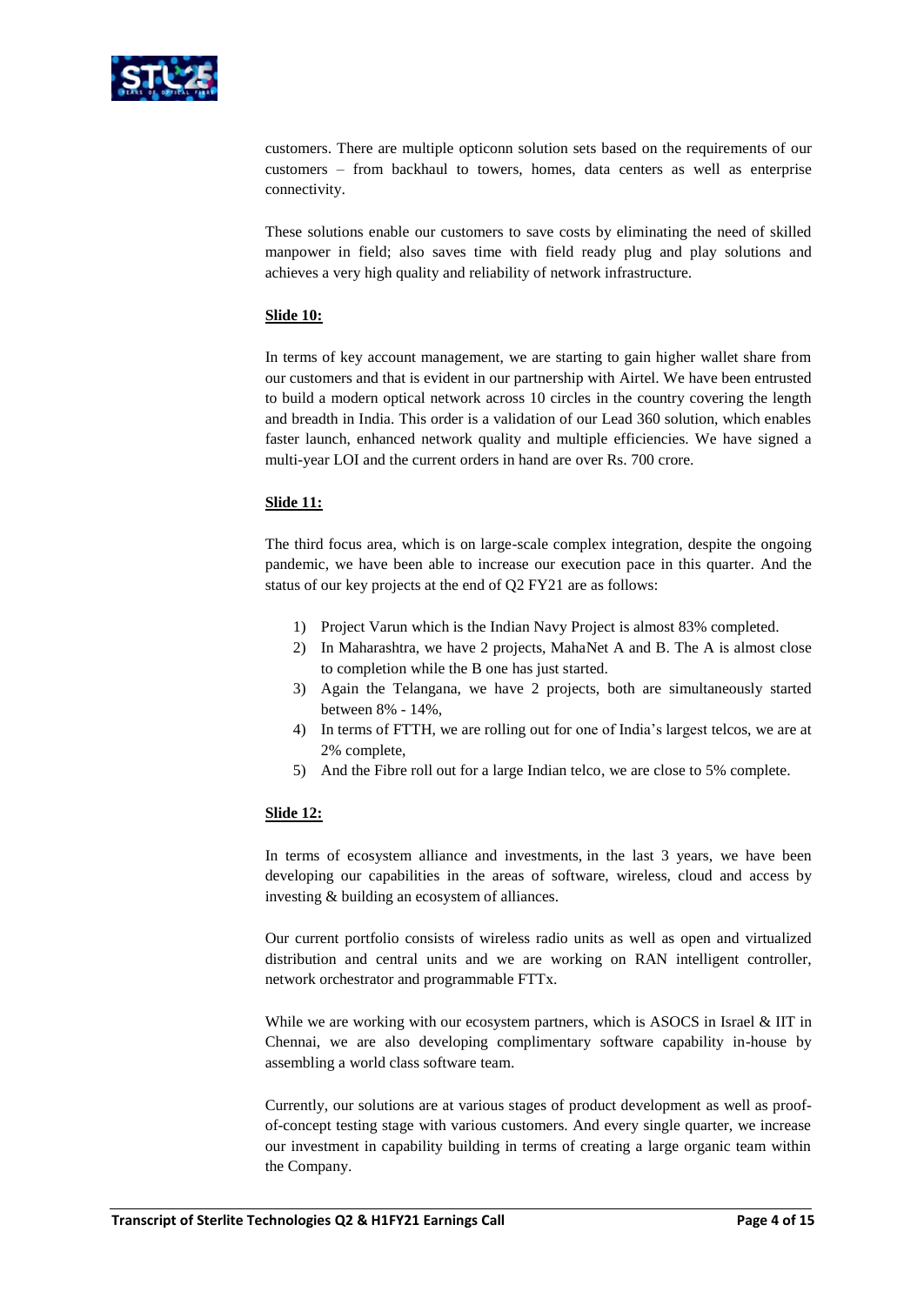

# **Slide 13:**

The fifth and one of the most important pillar that we have is the talent and culture. We truly believe that a Company is only as good as its people and we are extremely delighted to share that some exceptional talent that have joined us in this current quarter.

Dr. Krish Prabhu, erstwhile CTO at AT&T has joined our advisory board. And before joining AT&T, Krish was Chief Executive Officer of Tellabs, which is an Open Optical Network Technologies Company and he was with Alcatel in various executive positions between from 1991 to 2001. Krish is an experienced leader and has played a key role in the development of several of the many successful and fast-growing companies across the world and his global expertise in areas of technology, product development strategy will provide impetus to our global growth approach.

On the executive management side, we are extremely glad to have Mihir joined us as CFO. Mihir is a finance professional with a wide range of experience in digital businesses. His experience in building deep industry alliances, managing internal efficiencies and delivering shareholder value will help us to bolster our strategy to deliver profitable growth.

In addition to Krish and Mihir, we also enhanced our global leadership team in North America, India and Europe to drive our next phase of growth.

## **Slide 14:**

Talking more about the developments in the industry.

## **Slide 15:**

Throughout Q2, we saw telecom operators, cloud companies, enterprises as well as citizen networks continuing to invest in creating digital infrastructure.

Some of the notable announcements during the quarter was, Telefonica closing in on almost \$6bn. to build a fibre optic network in Germany. Airtel along with what they are doing in terms of creating blackhaul they are planning to target 40 million homes with fiber to the home broadband services, Etisalat as well as DU in the Middle East region, increasing their capex by almost 50% to support increase in data traffic. Similarly, we saw several announcements by on the cloud side.

We also saw that the network creators are able to attract billions of dollars in investment from private equity players. Some of the notable announcements during the quarter were, KKR investment in Telecom Italia, Warburg Pincus as well as DTCP acquiring controlling stakes in community fibre as well as Macquarie putting a \$3 bn. bid to acquire stake in Open Fibre, Italy.

So we clearly see the investment momentum continuing in the digital infrastructure now.

#### **Slide 16:**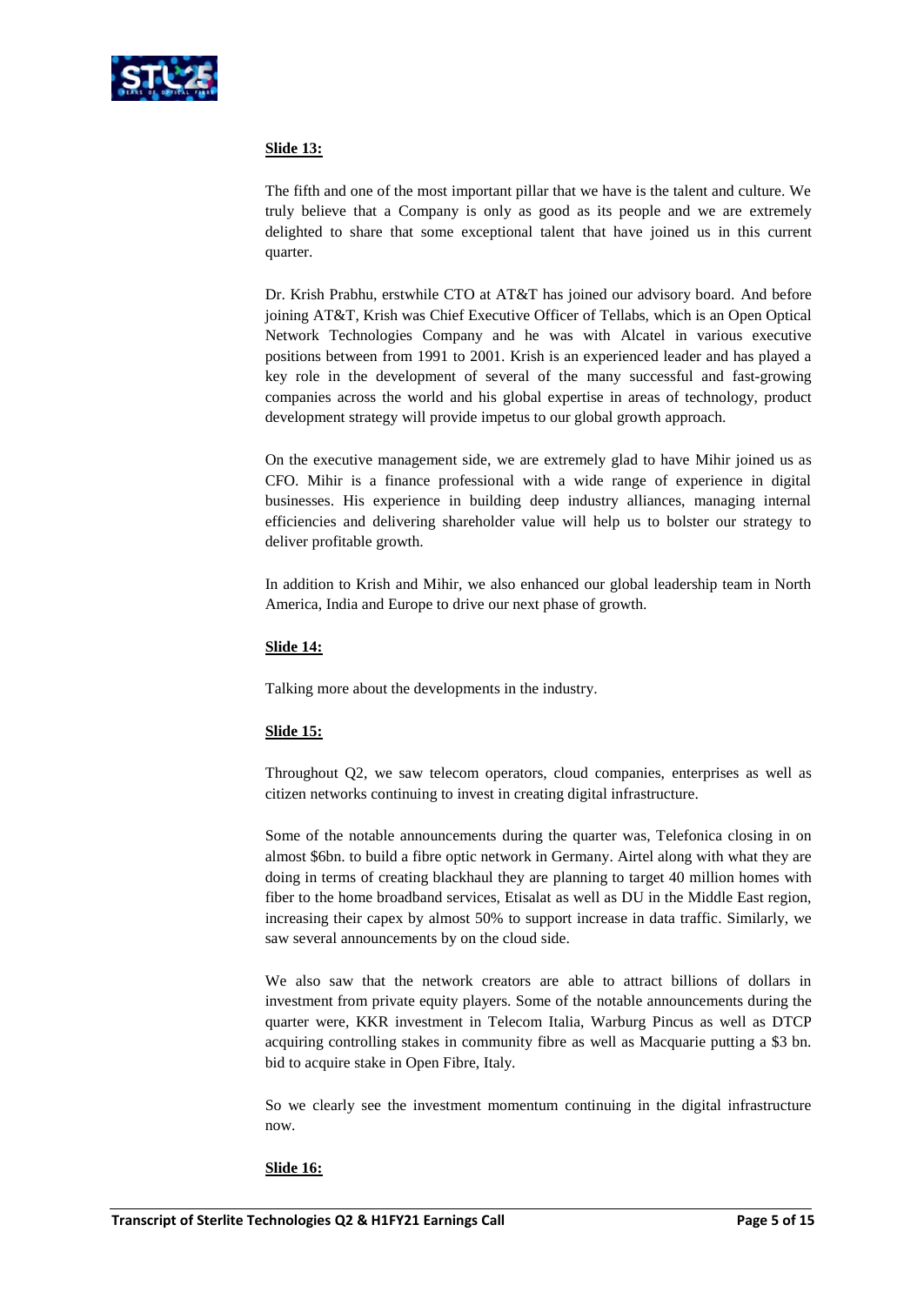

And in the Telcos segment, both 5G and FTTH rollouts are continuing. We have seen telcos continuing to roll-out 5G networks as well as launch 5G services. Globally, 113 operators are in various phases of launching the 5G services. In terms of deployment, China is leading 5G with more than 560,000 base station deployments throughout the country.

Globally, 5G subscriptions has reached almost 140 million subscribers, which represents about 1.5% of the entire global mobile market. China tops 5G subscriptions with more than 110 million subscribers. However there is steady increase in subscribers in North Americas, South Korea and a lot of other countries globally. In one of the most mature market of 5G, which is South Korea; 5G driving increased data consumption resulting in both revenues as well as bottom line for the telecom ecosystem.

In terms of FTTH roll outs, Europe is witnessing furious FTTH buildouts with multiple operators doing a million plus home passes per year. And in India, RJIO is planning more than 75 million home passes in next 3 years and Airtel is also planning to reach 1,000 cities with 40 million homes over the next couple of years.

# **Slide 17:**

Not only on the private side, but we are also seeing on the Government side, investments is increasing in digital networks. PM Mr. Modi has announced that in the next 1,000 days, all the 6 lakh villages in India will be connected with optical fibres. While the plan to connect 2.5 lakh gram panchayats is already underway, with this announcement to connect all the 6 lakh villages, digital networks shall reach till the unconnected population and it shall also mean a significant increase in the opportunity size with almost a million km. of new cables to be deployed.

## **Slide 18:**

So overall, buoyed by the investments in digital networks, the growth in optical fibre demand has come back. The global demand is expected to grow by 6% in YoY basis in the second half of current calendar year. So H2 of 2020 will be 6% higher than H2 of 2019.

Despite the pandemic, the North American market has seen continued growth in deployments, especially from tier-2 & 3 carriers. China market has continued to turn the corner and has seen strong growth in tender volumes both from China Mobile as well as China Telecom this year. Europe is beginning to improve on the back of buoyant FTTH activity and Indian market is also expected to revive on the back of FTTH deployments driven by private telcos as well as rural network deployment driven under this new Bharatnet program.

## **Slide 19:**

So overall, with a high degree of visibility that we have on our order book as well as the capacity utilization that we had in the Q2 of the current year, we have reinitiated the capacity expansion of our optical fiber cable facility from 18 million to 33 million kilometers, which is expected to in modular stages finish by June of the next year, June of 2021.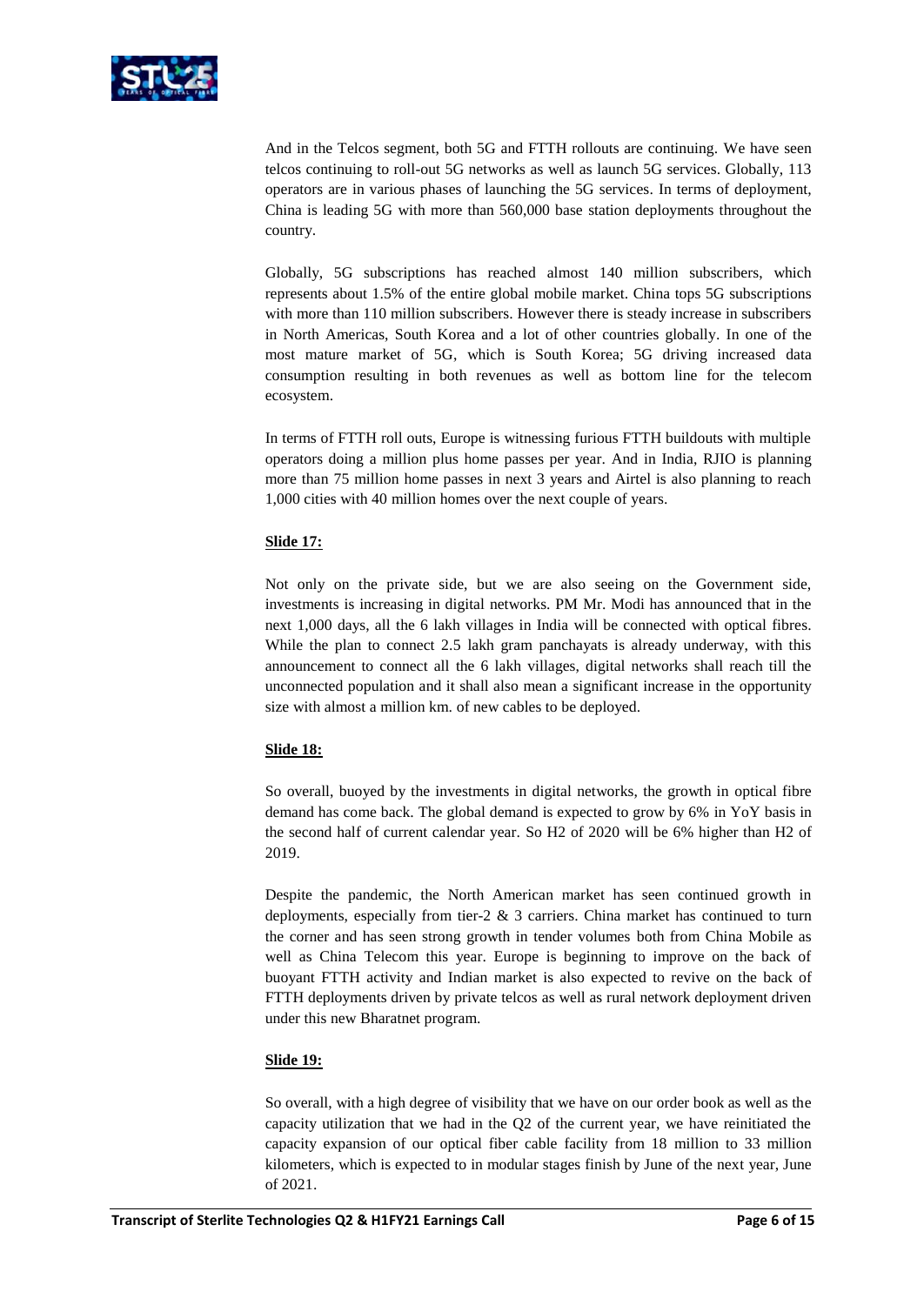

# **Slide 20:**

In terms of our overall financial performance during the quarter.

#### **Slide 21:**

Our open, our order book, the growing participation funnel is also translating into a healthy order book. Our open participation funnel has increased from about 10,000 crore. in Q1 FY21 to almost 12,000 crore. at the end of Q2 FY21 which reflects an increasing set of opportunities for us. We are engaged in some large opportunities as well as some pretty strategic ones globally.

## **Slide 22:**

And this growing participation funnel has also translated into a healthy order book.

Our order book has continued to grow for the last 5 quarters continuously and our current order book stands at almost Rs. 10,700 crore of order book. The spread in this order book for the balance six months is about Rs. 2,500 crore of order book for execution in the current fiscal year and the balance is for FY22 and beyond.

And our order book is also well diversified in all of our customer segments. Plus order book has started to have about a good O&M order book which shall start to yield a significant revenue stream from FY23 onwards.

## **Slide 23:**

In terms of our revenue, our revenue mix is balanced across both customer segments and geographies.

Among the notable wins that we had in Q2, we got a good fiber roll out order for 10 circles for Airtel, which we have already talked about. We won a large order for Opticonn solution from a leading telecom player in Europe. We also won a digital transformation mandate from a leading telecom operator in Africa. And last but not the least, we also won some Wifi-6 hardware and service management platform order from a disruptive Japanese digital network creator.

## **Slide 24:**

In terms of our quarterly revenues, our quarterly revenues have grown on a Q-o-Q basis and our revenue for Q2 FY21 stands at Rs. 1,160 crore. The EBITDA for quarter is at Rs. 212 crore and the PAT at Rs. 58 crore. As expected and as reported, we have grown sequentially on all financial parameters for the year.

Our capacity utilizations have exceeded pre-COVID-19 levels and will see further improvement in Q3 and Q4 of the current fiscal. And our execution on the ground for services also continues to improve on a Q-o-Q basis.

We continue to reiterate and are confident that we shall continue to grow in Q3 and Q4 on Q-o-Q basis and H2 of the current fiscal should be better than H2 of the last year.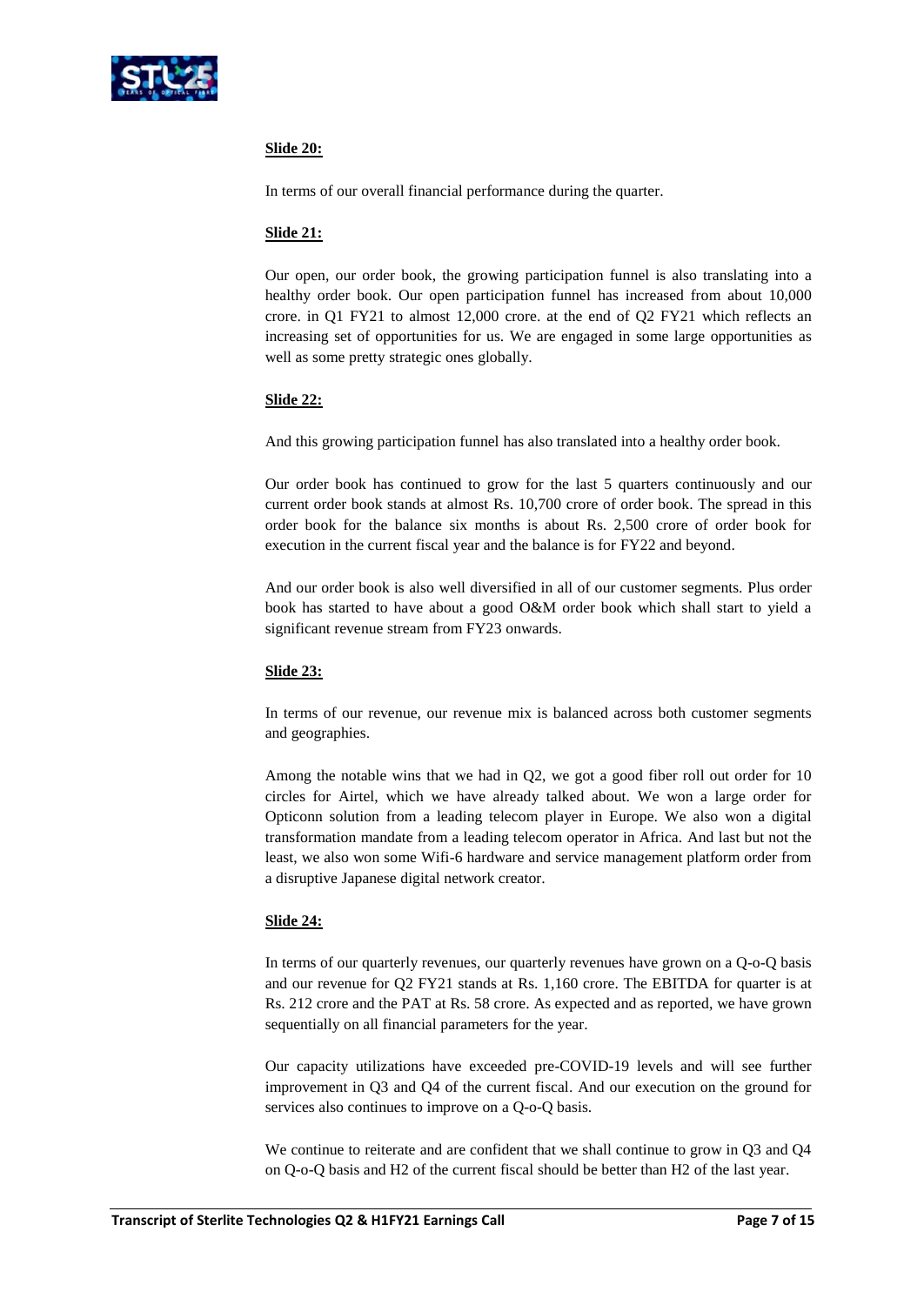

# **Slide 25:**

In terms of cash flow, the business continues to generate positive cash flows which we have generated about Rs. 370 crore during the first half of the year. There has been an outflow in terms of capex, dividends and buyback, which has slightly increased the debt levels to Rs. 2,158 crore in terms of the overall debt.

## **Slide 26:**

We have placed an abridged version of financials for your perusal.

# **Slide 27:**

For the buyback we have successfully completed the buyback program by returning Rs. 100 crore. to the shareholders. We bought back close to 88.67 lakh outstanding shares. From buyback announcement to buyback completion date, the share price saw an increase of 158%. We remain committed to take corporate actions in the future that will continue to create value for our shareholders.

# **Slide 28:**

The vision, we are on track on our commitments towards delivering our vision 2023, wherein we have committed to double our revenues to Rs. 10,000 crore, reduce the debt-to-equity ratio to 0.5 as well as have an ROCE of greater than 20%.

## **Slide 29:**

So in the summary, overall I would like to reiterate that

- 1) An unprecedented decade of digital network creation has started
- 2) STL has unique capabilities that I highlighted earlier to be a very leading digital network integrator and we continue to invest in both technology and talent,
- 3) And with continued investment momentum behind network creation with our strong focus on key account management as well as solutions, we believe that our focus, our market share will continue to increase.
- 4) Our financial performance continues to improve. The participation funnel, our order book, our revenue as well as EBITDA has grown on Q-o-Q basis. We are confident of growth on Q-o-Q basis in the current other quarters in FY21 notwithstanding any surprises global issue and we are on track to achieve our Vision 2023.

## **Slide 30:**

With this, we come to the end of our opening commentary and we shall now move to Q&A.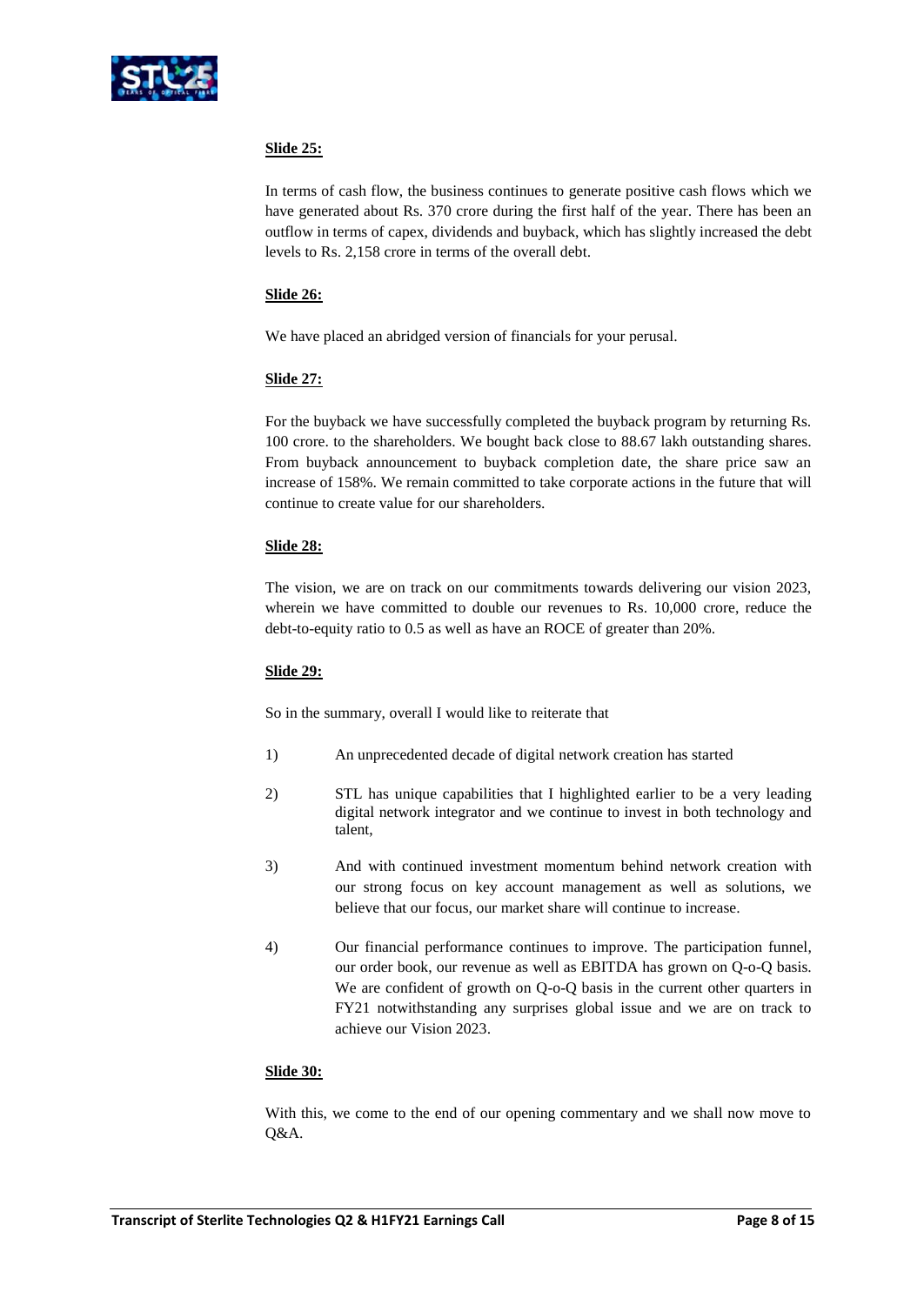

**Pankaj Dhawan:** Ladies and gentlemen, we will now begin the Q&A session. Please click on the raise hand and we shall take your questions one by one.

We take the first question from the line of Mr. Harshit Patel.

- **Harshit Patel:** I had couple of questions. The first would be that I was reading that Chinese telcos are building one single rural network rather than building separate networks so that each of the telcos can save something on the capex front. So now; what kind of an impact that would have on the demand side, especially if this kind of a model is followed globally, especially in the developing countries like India? That would be my first question.
- **Anand Agarwal:** Sure, Harshit. This is a norm that is happening globally itself. We do not believe that multiple networks parallelly need to get created. So what we are seeing is, even for instance, the Bharatnet network, which is a rural network in India, it's supposed to be created to be shared by all the telcos. Currently also, we are seeing the network in the same geographies are duplicated more by capacity reasons rather than ownership reasons. And we have seen that globally in most geographies, that if on an existing geography, second cable is put in, it's more due to capacity reasons and technology reasons rather than ownership reasons.
- **Harshit Patel**: My second question would be on the project execution statistics that you showed in the presentation. So sir, I believe they would exclude the O&M part, right?
- **Anand Agarwal**: Currently, most of the project execution is for the basic build part itself. The O&M part started to kick in for the first project that we had done, which was NFS in J&K. Most of these parts that we talked about was the capital part of the project.
- **Harshit Patel:** So then what was the O&M portion in the MahaNet project? And what would be the time lines for that? I'm asking because I believe now that the project execution is almost 88% complete, I think in the next 1 or 2 quarters, the O&M portion will kick in?
- **Anand Agarwal:** Yes. So the O&M portion, typically, Harshit is about 30% of the total capex. And you're right, for the first project in MahaNet, I don't recall the exact numbers, and we can reach out to you. But typically its 30%, and it's over a period of about 7 to 10 years for different projects.
- **Harshit Patel:** Just a last follow-up question on the same. Sir, what would be the size of follow-on projects of this MahaNet and T-Fiber both? And also, what would be the size of this fiber rollout project with Airtel? Is it Rs. 700 crore that you have mentioned?
- **Anand Agarwal:** Yes. Airtel is close to about Rs. 700 crore. MahaNet, I think, all-inclusive is close to about Rs. 2,000 crore and I think Telangana one is also about Rs. 1,700 crore to Rs. 1,800 crore of that order.
- **Pankaj Dhawan:** The next question is from the line of Mr. Pranav Kshatriya.
- **Pranav Kshatriya:** My first question is good to see some International order wins in the services part of the business. Can you talk a bit about the pipeline? And how do you see the margin and the risk for this business? After that I'll have a couple of follow-up questions after that.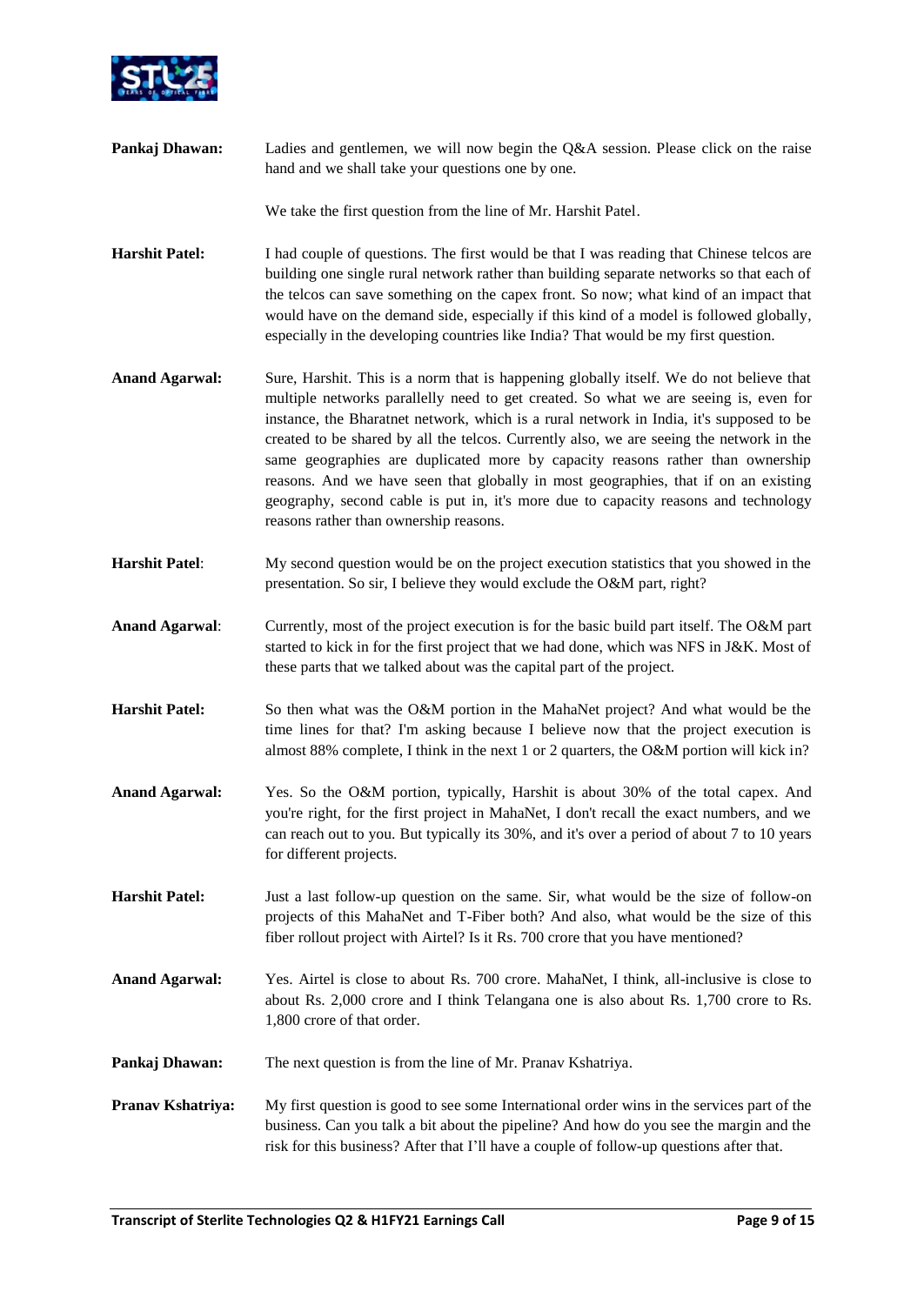

- **Anand Agarwal:** So, Pranav, the orders that we are talking about, global ones are more for the data center orders that we are doing based on our acquisition last year as well as on software, the orders that we spoke about in Africa. So I think these, we have been executing, on the core services business that we are doing in India, yet, we have to get the sizable orders globally. So in terms of risk profile or this, nothing really changes for us.
- **Pranav Kshatriya:** Okay. And my second question is, can you give us some color on how has been the utilization for OF and overseas business currently? And how much time will it take to get back to 20%, 22% margin band? I mean because we are talking about the Y-o-Y growth from H2, should we assume that 20%-plus margin should be possible from H2?
- **Anand Agarwal:** Yes. On the product front, Pranav, I mean, as I said, in Q2, we exceeded our pre-COVID-19 level numbers. I think the fiber was running closer to 60% of the expanded capacity of 50 million. And cables, we were running at more than 90% of the utilization of the 18 million capacity. So in terms of margins, as the capacity utilization increases, I think we'll be closer to the 20%-plus numbers on the product front.
- **Pankaj Dhawan:** The next question is from the line of Mr. Alok Deora.
- **Alok Deora:** Just couple of small questions. One is on the order book front. So we have managed to grow the order book even in this quarter. So you generally tend to give a breakup of how much would flow in FY21 and how much would flow in FY22. If you look at what was given in last quarter and what is given in this quarter, for FY21, we see some increase of around Rs. 400 crore to Rs. 500 crore as in for the full year top line. So is that understanding correct that the revenues would be slightly better than what we had initially thought of for FY21? That would be my first question.
- **Anand Agarwal:** Yes, Alok. So what we are saying is that out of the Rs. 10,700 crore, Rs. 2,500 crore we already have, which has to be executed in the current half. Over and above that, we always during the quarters and the halves also, we get certain orders which we execute within the quarter also. So definitely, as we get closer and closer to the time period, the overall revenues should get better. So I mean other way to say is that Rs. 2,500 crore worth of executable orders we already have in hand for H2.
- **Alok Deora:** Sure and during the quarter, what has been the mix of revenue in terms of services and products? I know you do a lot of blended solutions. But if you could just provide a broad mix or the other way, if you could just provide utilization levels in the product segment?
- **Anand Agarwal:** The utilization level I just talked about, I think it's 60% in fiber, 90% in cables of 50 million and 18 million capacities. Ratio wise, I think, broadly, it was more skewed towards the product this quarter. It was broadly, I think a 65-35 or 60-40, something of that range. Because as you rightly said; with this mix, for instance, like this Airtel order is everything end-to-end. And it's difficult for us to differentiate where to take this.
- **Alok Deora:** Sure. Just one last question, your margins have come in at around 17-odd percent during the quarter. And here, we are saying that the product, which is typically the higher-margin segment, is nearly 65%. So going forward, it may happen that the product portion may come down. So are we looking at margins coming down or largely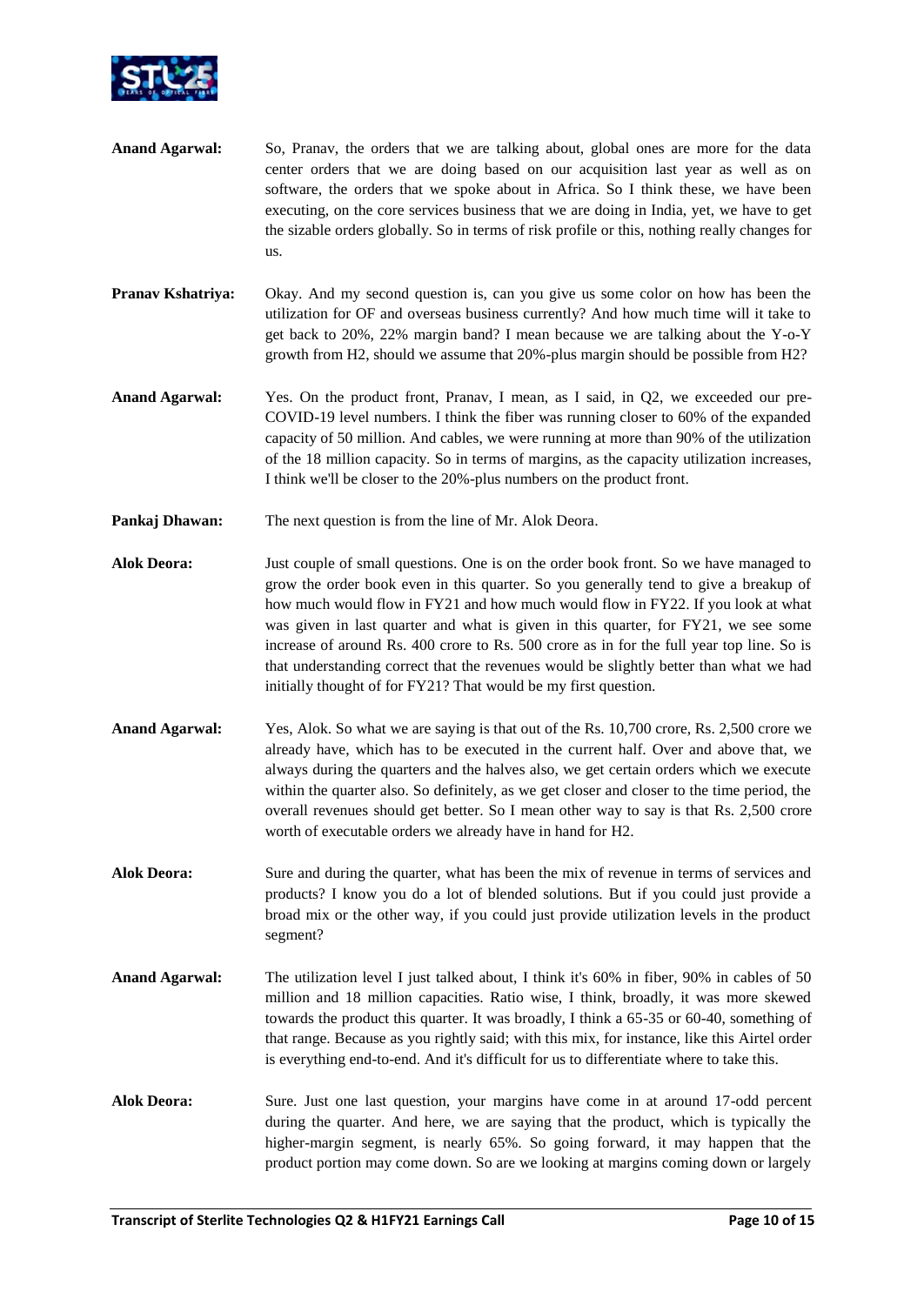

in the same range for the remaining part of the year in FY22, if you could just throw some light on that. This is all from my side.

- **Anand Agarwal:** Yes. So the margin, I mean, at a gross margin level, we have been still maintaining. The fact that the margins what you see is about 18.1% that we have during the quarter. And segmentally, we have done well. It's the scale of business, which as it goes up, we will see the margins moving up.
- **Pankaj Dhawan:** The next question is from the line of Mr. Neerav Dalal.
- **Neerav Dalal:** I had couple of questions. First is on the optical fiber prices, if you could just comment on it. Because if we were to look at the numbers that you are showing, H2 would be about 260 mn, which would be about 520 mn on an annualized basis and I believe the capacity currently would be anywhere between 580 mn to 600 mn. So I just wanted your take on the optical fiber prices currently. And how do you expect them to move going ahead?
- **Anand Agarwal:** Neerav, overall, as we've been saying over the last couple of quarters, now what's happening very clearly that the markets are becoming too. There is the China market and there is an outside China market. The capacity, the additional capacities, etcetera, that we talk about are largely within China. We are already seeing some degree of demand strengthening as well as delivery tightening in markets like U.S., etcetera. So in terms of like fiber, we do not sell much in terms of spot bare fiber. A lot of our sales is now starting to happen for the cables. And realization for the cables is stable and it's close to between \$14 to \$15 blended on average. Fiber, I would say, within that would be closer to between \$5 to \$6 to whatever extent we sell outside; but it is minimal in terms of bare fiber sales that we do.
- **Neerav Dalal:** Got that. And the other thing I wanted to understand is more on this virtualized access products that you were talking about. When do you see this business take off for us? And what would be the drivers of this business? And in terms of manufacturing of these products, how are you looking at that?
- **Anand Agarwal:** Sure, Neerav. So I'll first address the driver for this business. The driver for this business clearly is the propagation of 5G and Wi-Fi-6. So with this and the propagation of cloud companies moving more and more in delivering the overall the ecosystem of cloud compute connectivity is all getting converged. So what is driving this is the disaggregation of hardware and software. So over the last 3 years, we have focused a lot on software. We have invested in all these entities on the cloud entity, which was IDS, on the wireless entity, which was ASOCS. We believe in terms of our products, real products being shipped to customers, it would be Q2 FY22 for us. And at one hand, it would be software actually being embedded or being merged on to off-the-shelf hardware. So we are not looking at manufacturing any hardware per se, but we are essentially looking at getting off-the-shelf hardware, embedding it with software and doing the interoperability tests with multiple other vendors with whom we are already in the process of doing it, towards providing the entire wireless network. So the way it is being structured is that you have various parts of the network, whether it is the core, whether it is the radio, whether it is the distribution as well as the core unit. And these are all getting separated out both in hardware and software. So we have taken some areas of focus, some other people globally have taken some areas of focus, and the software is getting embedded in off-the-shelf hardware. And our job is in hardening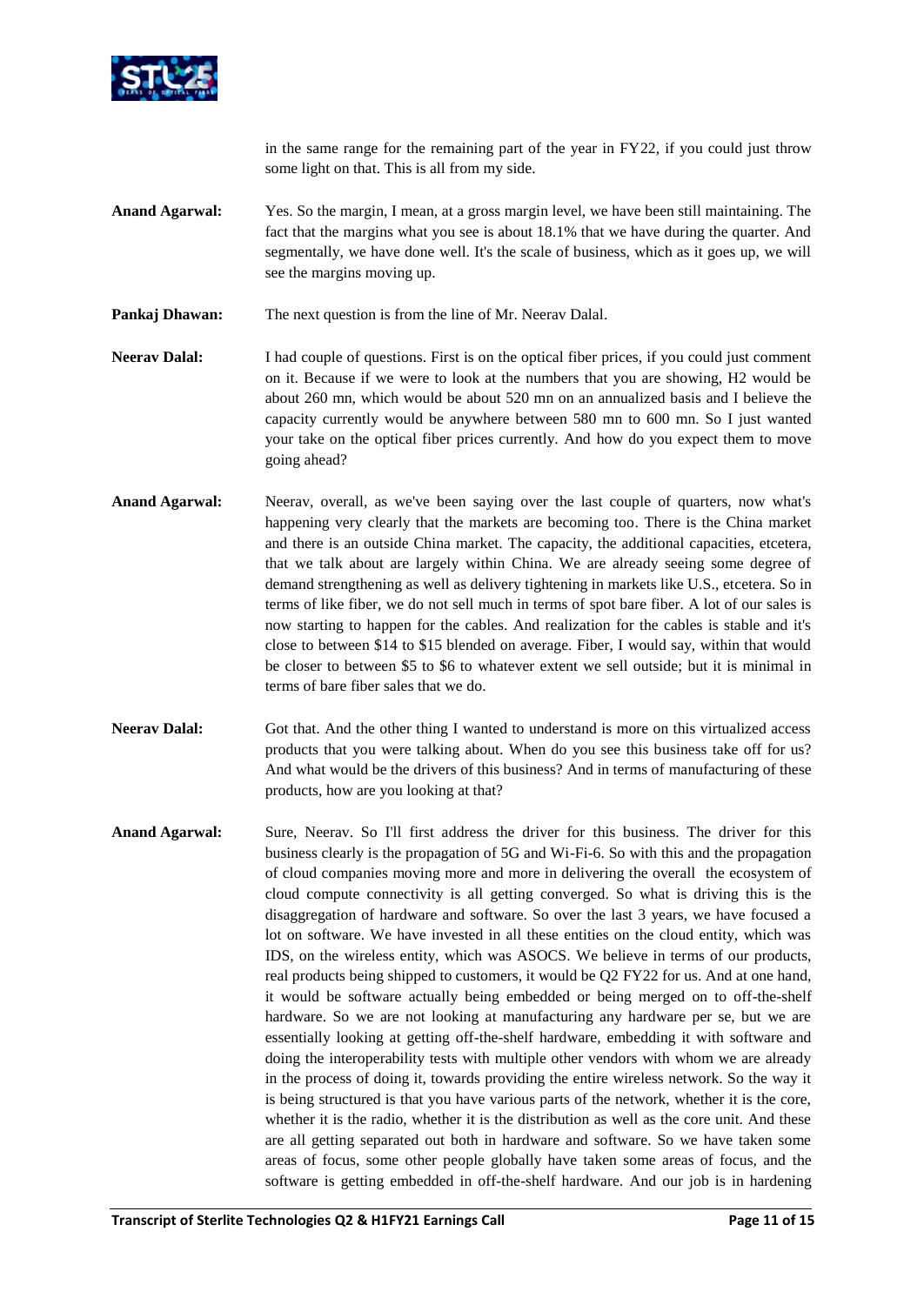

that, making that network ready and making it interoperable with our customers. So as I said, we will see some sizable revenues coming here in this business from the Q2FY22. We are having very small mode test or trial revenues, which are even currently there, but they are nothing worthwhile to speak of.

- **Neerav Dalal:** Right. That would be with respect to the Japanese client, I believe?
- **Anand Agarwal:** One Japanese and one Taiwanese client as well now.
- **Pankaj Dhawan:** The next question is from the line of Mukul Garg.
- **Mukul Garg:** The first question was on the pricing environment. Now you are alluding to the expectation that H2 should be better compared to what previous quarters have been. So should we assume that this might lead to some improvement in the pricing environment over the next 6 to 12 months? Or do you think prices will remain stable because of the demand-supply mismatch, which is there currently?
- **Anand Agarwal:** So Mukul, as I said, so there is China and non-China market. China capacity is high, but the demand is also picking up. And mostly, that is one confined market where we are seeing the prices are mostly stabilizing. On the non-China market, we are seeing actually the demand-supply situation that is firming up a bit more. So in our calculations; etcetera, whatever we are committing right now, we have assumed a stable pricing. Any impact on pricing shift, if positive, would be better for us only.
- **Mukul Garg:** Understood. And Anandji second question was on the order book. If I look at your order book in Q2 versus Q1, it is up close to Rs. 400 crore, while you have added approximately Rs. 2,000 crore from MahaNet and T-Fiber Phase B and Airtel, and the revenues in the quarter was close to Rs. 1,100 crore. So was there some portion of the MahaNet and T-Fiber or Airtel present in Q1 or have you seen some cancellation of existing orders?
- **Anand Agarwal:** No, MahaNet and T-Fiber have been there even before that, Mukul. The numbers that I spoke was not orders added during the quarter. I spoke of the total order size of these orders and the percentages completion which in earlier questions, which were being talked about.
- **Mukul Garg:** No. So if I recall correctly, MahaNet Phase I was about Rs. 1,500 crore, and you just mentioned Rs. 2,000 crore. Phase B was not there in the last quarter commentary. And similarly, T-Fiber, the part one, which came in earlier, was about Rs. 1,100 crore, and now you're talking about Rs. 1,800 crore. So both of this came during this quarter or the second parts were...?
- **Anand Agarwal:** Yes. The T-Fiber, I think, even came in Q1, we did not specifically talk about the T-Fiber during that. And I think part of MahaNet also came in. We can reconcile the numbers, but there is no order cancellation. And the big orders that we got in the current quarter were mostly Airtel, the European order, Middle Eastern order. I do not believe there is a significant part of this MahaNet or Telangana during at least this quarter.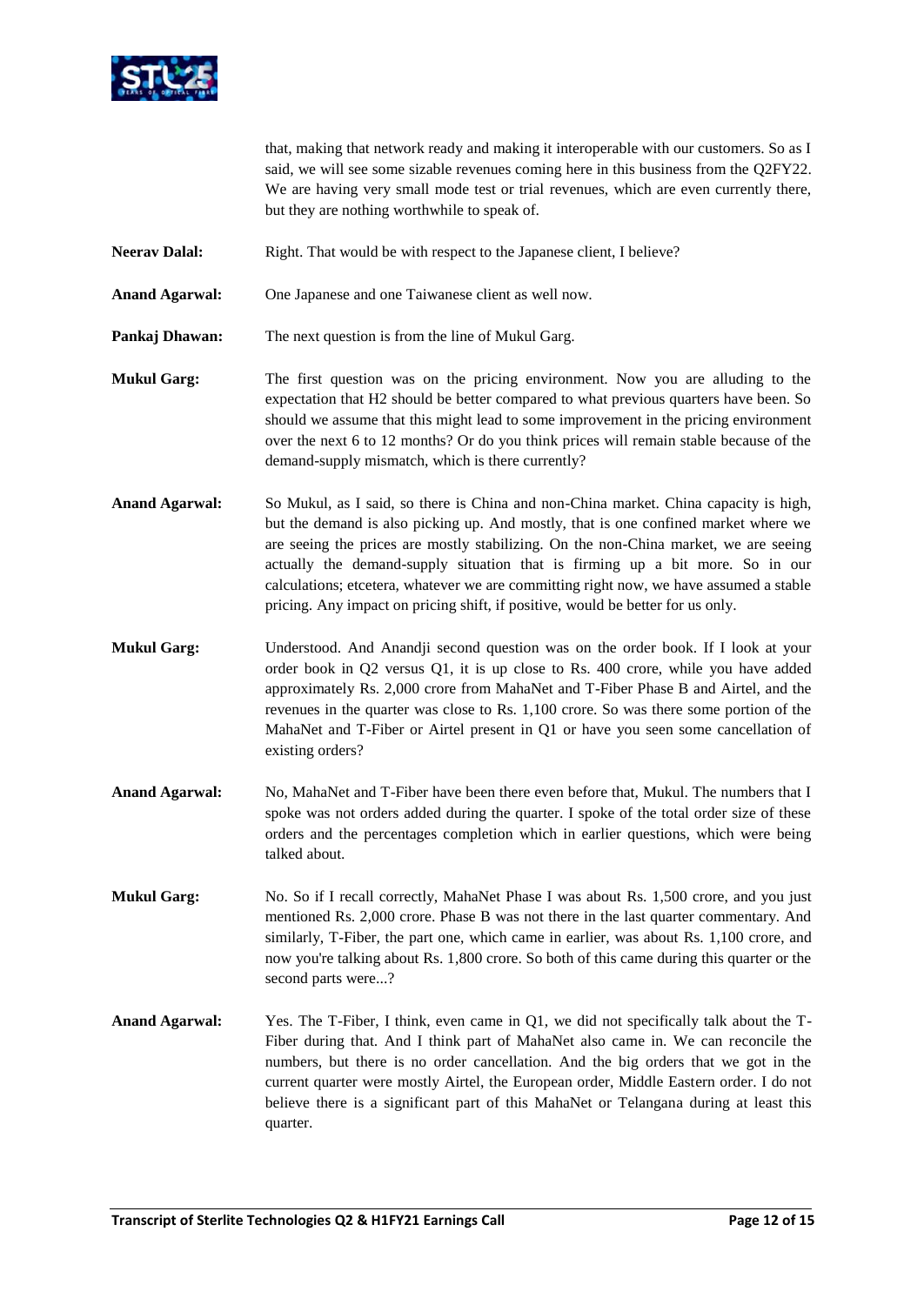

- **Mukul Garg:** The second question was on the free cash flow generation. Now if you look at the H1 figures, it's down quite a bit compared to what you guys generated last year. How much of this decline is related to Q1 and do you think this will improve going forward? And on a similar line, do you expect the net debt scenario to improve or due to the cable capacity ramp-up, this can go up further?
- **Anand Agarwal:** So clearly, Mukul, the focus for us is in two front. One focus clear is on improving our operational cash flows that we generate. And we are seeing good improvement in operational cash flows that are coming out. So we generated almost Rs. 370 crore operationally. There we have paid almost Rs. 260-odd crore in terms of capex. We did some dividends as well as buyback, which kind of impacted the debt level. We believe that the debt levels with this cash coming out from operations would continue to slightly get better. But we believe the bulk of those improvements will start moving towards FY22 and FY23. Because there is still capex payments in totality, we still have about Rs. 550-odd crore of capex to be paid. So part of that will be paid in H2 of this year, and the balance would be paid in the first half or the first 9M FY22.
- **Pankaj Dhawan:** We will take the next question from the chat which has come from Mr. Ganesh S. The question goes like this that with industry players like Qualcomm, Jio, Airtel announcing open RAN-based solutions, how does it affect STL RAN products/investments? With disaggregated networks, do you see customers moving away from custom hardware stack like Huawei?
- **Anand Agarwal:** Yes. So I'll take the second part first. So the entire idea of disaggregated network is towards getting away from like end-to-end proprietary solutions, which were coming from Huawei, Nokia, Ericsson, etcetera. The whole idea is to kind of disaggregate their end-to-end offering. So clearly, the fact that Jio and Airtel have announced moving towards open RAN, the fact that Qualcomm has announced the availability of chips toward open RAN, it is only strengthening the open RAN movement. But we still think it is going to strengthen over the next 3 to 5 years where it becomes a sizable value for people to really invest a large part of their networks towards this. But we see these as very encouraging signs globally that people are embracing open RAN faster than what was envisaged maybe even 9 to 12 months before that.
- **Pankaj Dhawan:** We will take the next question is from the line of Simran Bhatia.
- **Simran Bhatia:** Sir, first of all, I want to ask that your consolidated debt has increased from Rs. 990 crore to approximately Rs. 2,200 crore in the past 4 years. So when we can see the debt levels coming down? And my second question is your sundry debtors are still at 30%, which is close to Rs. 1,500 crore. So if you can give the breakup? How much is it due from the Government PSUs in terms of the debtors? And what is the percentage in terms of other players? And how you are going to bring down your 30% level of sundry debtors, which is increasing from the past 3, 4 years? And third point is, when we can see the 20% to 22% EBITDA margin growth going forward? So if you can tell us.
- **Anand Agarwal:** Sure, so overall debt levels, Simran, it won't be fair to compare 4 years ago debt levels to now because our revenues would have gone up significantly from that period to this period also and we have made considerable amount of investments in capacity and in acquisitions, etcetera. But the focus towards our debt level; both absolute as well as the debt-equity ratio as well as debt-EBITDA ratio is continuously there. And that's where we have gone out and showcased the direction as to where debt-equity will move over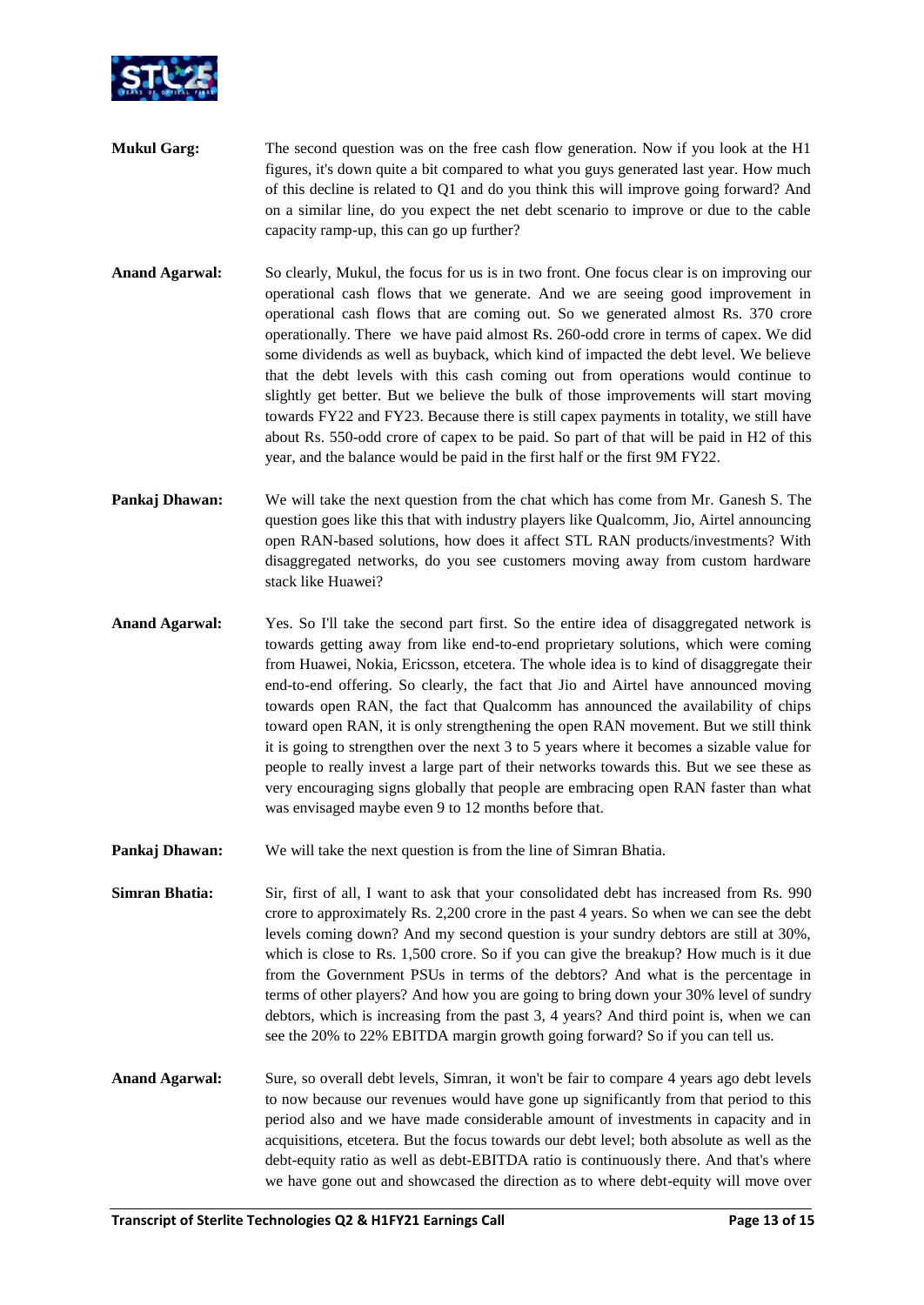

the next 2 to 3 years. So that's our focus. That this Rs. 2,100 crore of debt, one aspect is absolute number and the other aspect is looking at it as a debt-EBITDA ratio as well as debt-equity ratio. So on the ratios front, we will continue to improve while absolute that also the focus is there towards improvement. In terms of debtors, what you spoke about close to being about Rs. 1,500-odd crore or so, so part of this debtors is also partly due to the products and partly due to the services business, where the debtor's recognition happens based on the project moving forward in terms of the milestones that get accrued. So fundamentally, we do not have any sort of concern in terms of any of the debtors. The number of days in terms of debtors that we have currently is close to about 90, 95 days or so, including the debtors that we have, what we call contracted assets. The focus will be for continuing to make it better. Over the last couple of months, there had been some challenges, which are now getting better every month. So Q1, we had certain challenges, part of that got collected during Q2. And that shift is something that will get improved as you see in every quarter.

- **Pankaj Dhawan:** We can take couple of more questions from the chat which has come. So the first question is from Mr.Rajiv Dhar. The question is; what is the expected increase in revenue from the optical fiber cable capacity increase? And how do you see the timing of that ramp-up?
- **Anand Agarwal:** Rajiv, this, as I said, from 18 million to 30 million kilometers of capacity will come in modular phases over the next 7-odd months or so. So this is like 12 million kilometers of added capacity, which in a full form potentially can give us about \$150 million, \$160 million of extra revenue, but that will accrue over a period over the next few quarters or so. But that's the potential, 12 million multiplied by closer to \$14-odd per kilometer.
- **Pankaj Dhawan:** We can take one more question from the chat from the line of Jai Tejwani. Could you help us understand the timeline for 5G capex in India? When can we expect 5G-related orders?
- **Anand Agarwal:** Jai, we are or atleast from our expectations and planning, we think 5G-related capex or orders from India will come only by the mid of calendar 2022 in any reasonable form or quantum. So that's the timeline, it is still close to 2 years away from now.
- **Pankaj Dhawan:** One more question we can take from the chat. So Mr. Parijat Garg has asked; Disaggregation will lead to the likes of Huawei to lose power in the market. However, how does power equation shift between customers and technology suppliers?
- **Anand Agarwal:** Clearly, the thing here will become that in this entire part customer will have more power because the whole ecosystem is disaggregated. At the same time, the customer is taking more accountability and responsibility also to aggregate the disaggregated components. So that's where now multiple companies are coming together to formulate the right standard to make sure that there is a plug-and-play interoperability between the disaggregated hardware and software, so that you get the benefits of disaggregation, but you do not create the additional risk of integration to the customers.
- **Pankaj Dhawan:** And one more question from the chat from Mr. Neerav Dalal. He is asking when do you see the system integration business come back to the pre-COVID levels?
- Anand Agarwal: So Neerav, we believe in the current quarter in terms of, hopefully, we are seeing from September things getting slightly back to normal. Our clear expectation is that the